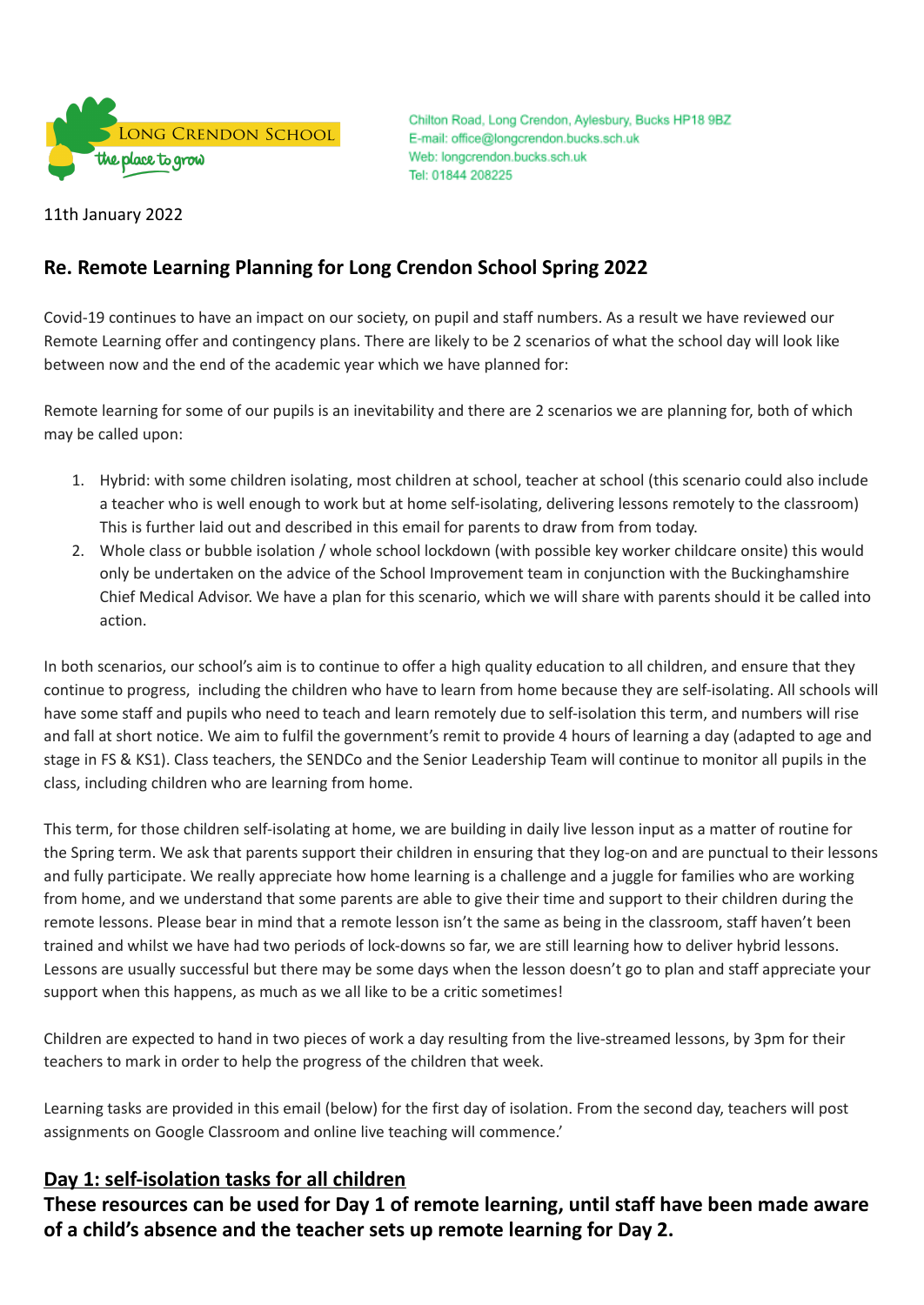| Age group                  | Maths                                                                                                                                                                                                                  | English                                                                                                                                                                                                           | PE/PSHE                                                                                          |  |
|----------------------------|------------------------------------------------------------------------------------------------------------------------------------------------------------------------------------------------------------------------|-------------------------------------------------------------------------------------------------------------------------------------------------------------------------------------------------------------------|--------------------------------------------------------------------------------------------------|--|
| Foundation<br><b>Stage</b> | <b>Early Mathematical Experiences:</b><br>https://classroom.thenational.acade<br>my/units/early-mathematical-experi<br>ences-205e                                                                                      | Listen to and join in with a story:<br>https://classroom.thenational.academy/lesso<br>ns/to-listen-and-join-in-with-the-story-of-mou<br>se-deer-6gvpad                                                            | CoronaVirus - A New Normal:<br>https://classroom.thenational.aca<br>demy/units/a-new-normal-bc5f |  |
| Year 1                     | Play the number bond game on ICT<br>games.<br>https://www.ictgames.com/saveThe<br>Whale/index.html                                                                                                                     | Read your daily reading book with a<br>grown-up.<br>How to defeat the Fire Giants: Writing<br>instructions<br>https://classroom.thenational.academy/units/<br>instructions-how-to-defeat-the-fire-giants-0cd<br>6 | Joe Wicks kids beginners<br>workouts<br>https://www.youtube.com/watch<br>?v=mhHY8mOQ5eo          |  |
| Years 2                    | <b>Times Tables Rock Stars</b><br>(pupils have a log-in, contact class<br>teacher if you need it reissuing)<br>2D and 3D shapes<br>https://classroom.thenational.acade<br>my/units/shape-and-patterns-8ccf             | Develop reading for pleasure<br>https://classroom.thenational.academy/lesso<br>ns/to-develop-reading-for-pleasure-cgukgt                                                                                          | Joe Wicks kids beginners<br>workouts<br>https://www.youtube.com/watch<br>?v=mhHY8mOQ5eo          |  |
| Years 3                    | <b>Times Tables Rock Stars</b><br>(pupils have a log-in, contact class<br>teacher if you need it reissuing)<br>Y3 - Maths revision<br>https://www.bbc.co.uk/bitesize/coll<br>ections/year-3-and-p4-maths-lesson<br>s/1 | Read for 30 mins independently<br>Y3 - Develop reading for pleasure<br>https://classroom.thenational.academy/lesso<br>ns/to-develop-reading-for-pleasure-cgukgt                                                   | KS2 PE and wellbeing BBC classes<br>https://www.bbc.co.uk/bitesize/s<br>ubjects/zj6pyrd          |  |
| Year 4                     | Times Tables Rock Stars (pupils have a<br>log-in, contact class teacher if you need it<br>reissuing)<br>Y4 - Maths revision<br>https://www.bbc.co.uk/bitesize/coll<br>ections/year-4-and-p5-maths-lesson<br>s/1        | Read for 30 mins independently<br>Y4 - Reading and understanding texts<br>https://www.bbc.co.uk/bitesize/articles/zs7tjs<br>g                                                                                     | KS2 PE and wellbeing BBC classes<br>https://www.bbc.co.uk/bitesize/s<br>ubjects/zj6pyrd          |  |
| Year 5                     | <b>Times Tables Rock Stars</b><br>(pupils have a log-in, contact class<br>teacher if you need it reissuing)<br>https://www.bbc.co.uk/bitesize/coll<br>ections/year-5-and-p6-maths-lesson<br>s/1                        | Read for 30 mins independently<br>https://www.naturalcurriculum.co.uk/gramm<br>ar/year-5-grammar-lessons/expanded-noun-p<br>hrases/langur-monkey/screen-1/                                                        | KS2 PE and wellbeing BBC classes<br>https://www.bbc.co.uk/bitesize/s<br>ubjects/zj6pyrd          |  |
| Years 6                    | <b>Times Tables Rock Stars</b><br>(pupils have a log-in, contact class<br>teacher if you need it reissuing)<br>Y6 - Maths revision<br>https://www.bbc.co.uk/bitesize/coll<br>ections/year-6-and-p7-maths-lesson<br>s/1 | Read for 30 mins independently<br>Y6 - English grammar tasks<br>https://www.bbc.co.uk/bitesize/collections/y<br>ear-6-and-p7-english-lessons/1                                                                    | KS2 PE and wellbeing BBC classes<br>https://www.bbc.co.uk/bitesize/s<br>ubjects/zj6pyrd          |  |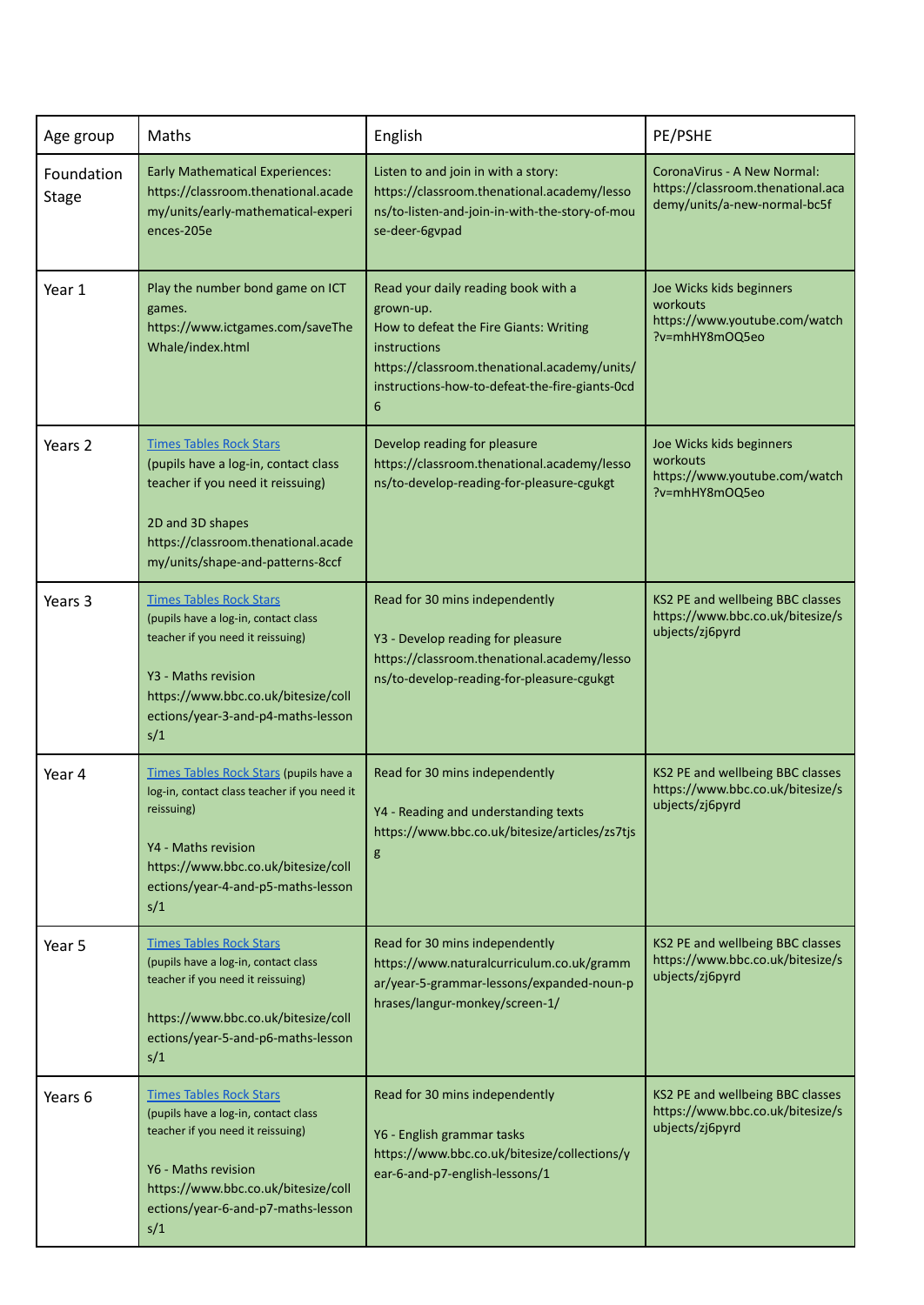## **From Day 2 of self-isolation, tasks will be posted on Google Classroom (live remote lessons begin)**

It is essential that parents check their child's Google Classroom account to locate these tasks.

Teachers will be monitoring children's progress and working with parents at home in three ways:

- 1. Submitting homework assignments on to Google Classroom
- 2. Monitored attendance of daily live lessons on Google Meet
- 3. Parent and class teacher engagement, communications via email/phone/notes back and forth via Google Classroom homework notes

# **Day 2: Hybrid learning - remote lesson timetable for children learning from home**

Children learning from home in KS1 will have one lesson input a day and children in KS2 will have two lesson inputs a day taught remotely. The children will submit their work on Google Classroom. Children who are in school will be present at the live lesson which is being delivered in the classroom, and it will be live-streamed on Google Meet for those children at home. Teachers will live-stream the lesson input. Live instruction will help children to keep abreast of the learning that is going on in class. It is not the same as being in class, but it's continuity and provides contact with staff and peers which helps motivate children to continue learning even though they are at home.

| Year group | <b>FS</b>                                                                                   | $\mathbf{1}$                                    | $\overline{2}$                 | 3                                            | 4                                          | 5                                          | 6                           |
|------------|---------------------------------------------------------------------------------------------|-------------------------------------------------|--------------------------------|----------------------------------------------|--------------------------------------------|--------------------------------------------|-----------------------------|
| Monday     | 10am-10:20am<br><b>Bug Club</b><br><b>Phonics</b><br>2:55pm-3:05p<br>m<br><b>Story Time</b> | 9.10am Bug<br><b>Club Phonics</b>               | 9:50am<br>Spelling             | 9.15am English<br>11.15am<br><b>Maths</b>    | 9:15am<br><b>Maths</b><br>11:15<br>English | 9:15am<br>English<br>11:15<br><b>Maths</b> | 9am Maths<br>1.30pm RE      |
| Tuesday    | 10am-10:20am<br><b>Bug Club</b><br><b>Phonics</b><br>2:55pm-3:05p<br>m<br><b>Story Time</b> | 10am Bug Club<br><b>Phonics</b>                 | 2:45 <sub>pm</sub><br>Reading  | 9.15am English<br>1.15pm Maths               | 9:15am<br><b>Maths</b><br>11:15<br>English | 9:15am<br>English<br>11:15<br><b>Maths</b> | 9:15 English<br>11:00 Maths |
| Wednesday  | 10am-10:20am<br><b>Bug Club</b><br><b>Phonics</b><br>2:55pm-3:05p<br>m<br><b>Story Time</b> | 11.10am Bug<br><b>Club Phonics</b>              | 1:15 <sub>pm</sub><br>Spelling | 9.15am<br>English<br>11.15am<br><b>Maths</b> | 9:15am<br><b>Maths</b><br>11:15<br>English | 9:15am<br>English<br>11:15<br><b>Maths</b> | 9:15 Maths<br>11:00 English |
| Thursday   | 10am-10:20am<br><b>Bug Club</b><br><b>Phonics</b><br>2:55pm-3:05p<br>m<br><b>Story Time</b> | 9.10am Bug<br><b>Club Phonics</b><br>10am Maths | 9:10am<br>Maths/French         | 11.15am<br><b>Maths</b>                      | 9:15am<br><b>Maths</b><br>11:15<br>English | 9:15am<br>English<br>11:15<br><b>Maths</b> | 9:30 English<br>11:00 Maths |
| Friday     | 10am-10:20am<br><b>Bug Club</b><br><b>Phonics</b><br>2:55pm-3:05p<br>m<br><b>Story Time</b> | 11.10am Bug<br><b>Club Phonics</b>              | 2:45pm Story                   | 9.15am English<br>11.15am<br><b>Maths</b>    | 9:15am<br><b>Maths</b><br>11:15<br>English | 9:15am<br>English<br>11:15<br><b>Maths</b> | 9:00 English<br>11:00 Maths |